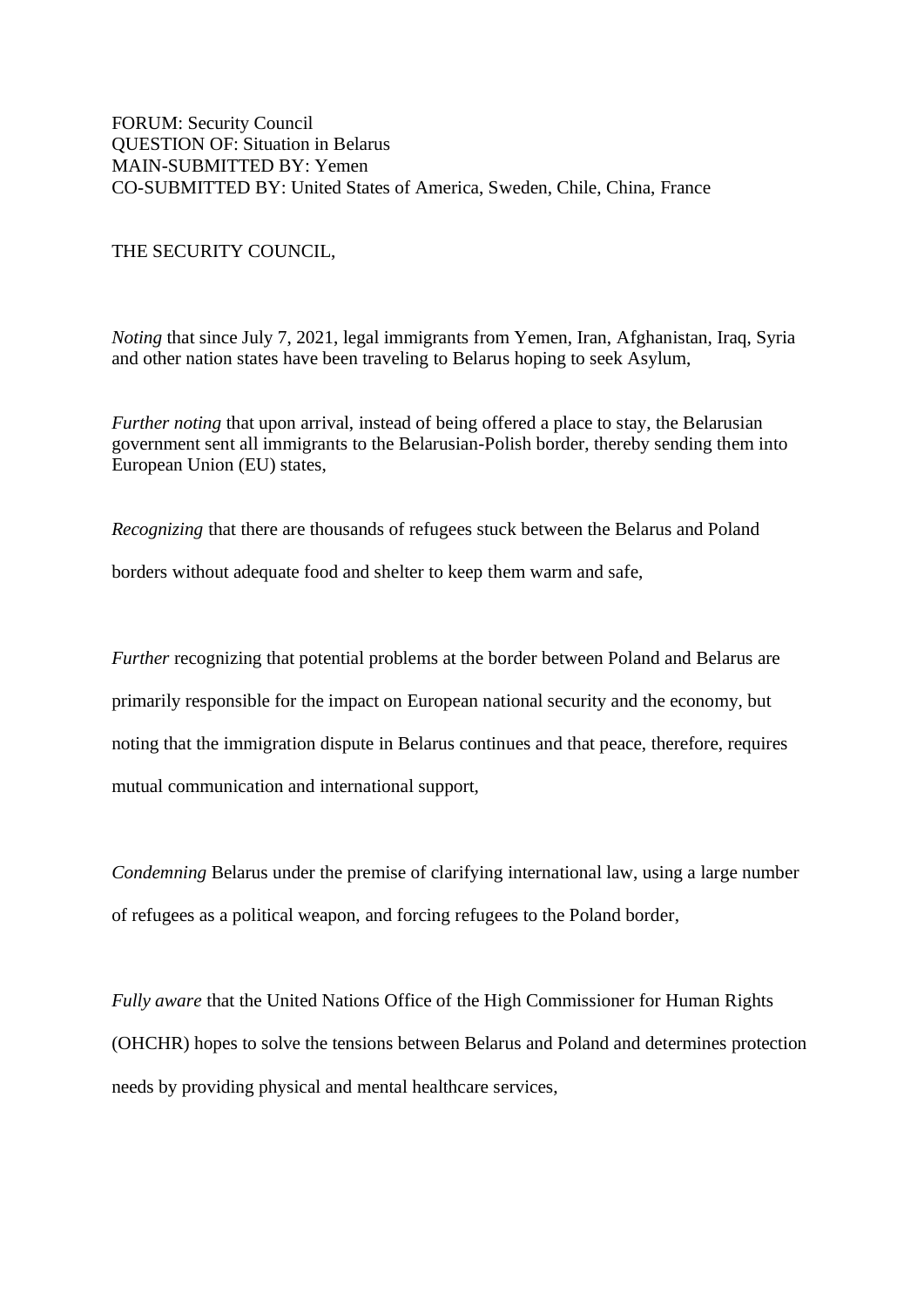*Reaffirming* that the border crisis between Belarus and European Union has occurred due to the situation of Ryanair Flight 4978 forced landing in May 2021, forced repatriation of Krystina Tsimanouskaya, and Belarusian protests since 2020 caused by the 2020 presidential election,

### Main submitter: Delegate of Yemen

- 1. Suggests that Belarus gives sanctuary to stranded immigrants in their own country, in ways such as but not limited to:
	- a. Set up temporary homes for immigrants in the capital until they are able to:
		- i. Find a secure job in Belarus,
		- ii. Return to their home country,

iii.Secure a passageway into another neighbouring country,

b. Build 'immigrant villages' in the suburbs where immigrants are expected to provide for themselves but are at least given basic shelter running water and electricity;

#### Main Submitter: Delegate of Yemen

2. Encourages Poland to accept struggling immigrants on their border into their country provided that Belarus promises to send no one else after the people on the border have been given sanctuary, Poland can do this with means such as but not limited to:

a. allow all immigrants trapped on the Belarussian-Polish border to be transported into Poland and provided with sanctuary,

b. Work with the Belarussian government and other world countries to supply these immigrants with financial support and sufficient health care both to undo the damage already present and to encourage these immigrants to work hard in order to secure a job for themselves without having to rely on the Polish government's funds,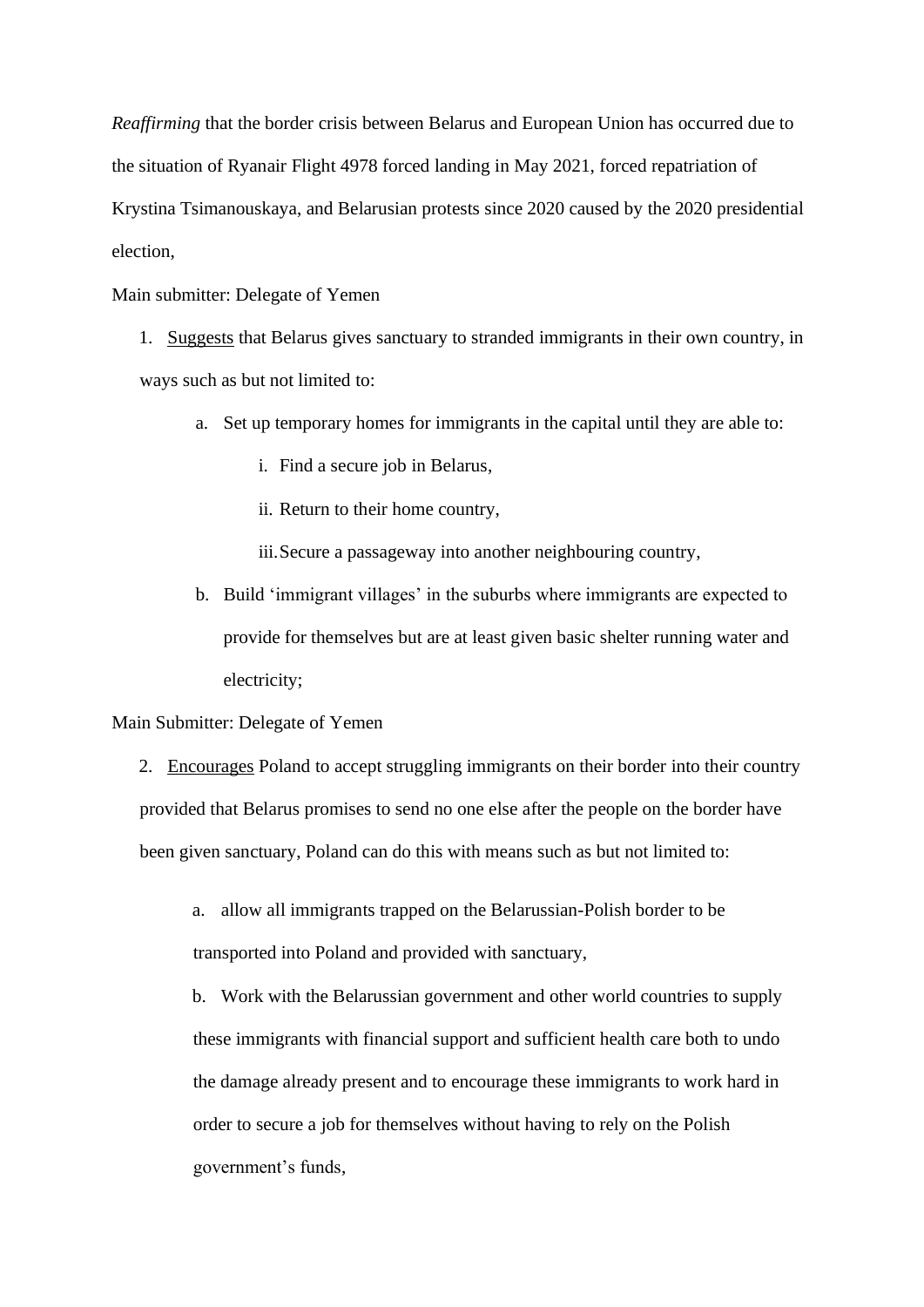Main submitter: Delegate of Sweden

3. Appeals to relevant parties for compliance with general international rules with respect to disputes in border dispute between Poland and Belarus, in ways such as but not limited to:

> a. Allow all future actions should be premised on the UN Charter and customary international law, with reference to the 1951 UN Convention Relating to the Status of Refugees and the Universal Declaration of Human Rights.

> b. Strengthens the management and restraint of refugees in Belarus, and respect Poland's territorial sovereignty. Refugees should stay away from the borders of Belarus and Poland.

c. Opposes the status quo of the non-management of refugees in Belarus;

Main submitter: Delegate of Chile

4.Calls on the United Nations to support immigrants, in ways such as but not limited to:

- a. Recommends the government of Belarus to provide the immigrants with humanitarian aid and safety rather than refuse sanctuary to them,
	- i UN peacekeepers be deployed to maintain balance and peace among the borders.
	- ii Coordinating with the Human Rights Council to grant asylum to seeker s and refugees fleeing from their countries to the border

b. Calls upon the United Nations Humanitarian Action Machinery, managed by the World Food Programme (WFP) to the border and provide further assistance the refugees,

i. Providing refugees and asylum seekers with necessities such as an d not limited to food, clothing, and shelter,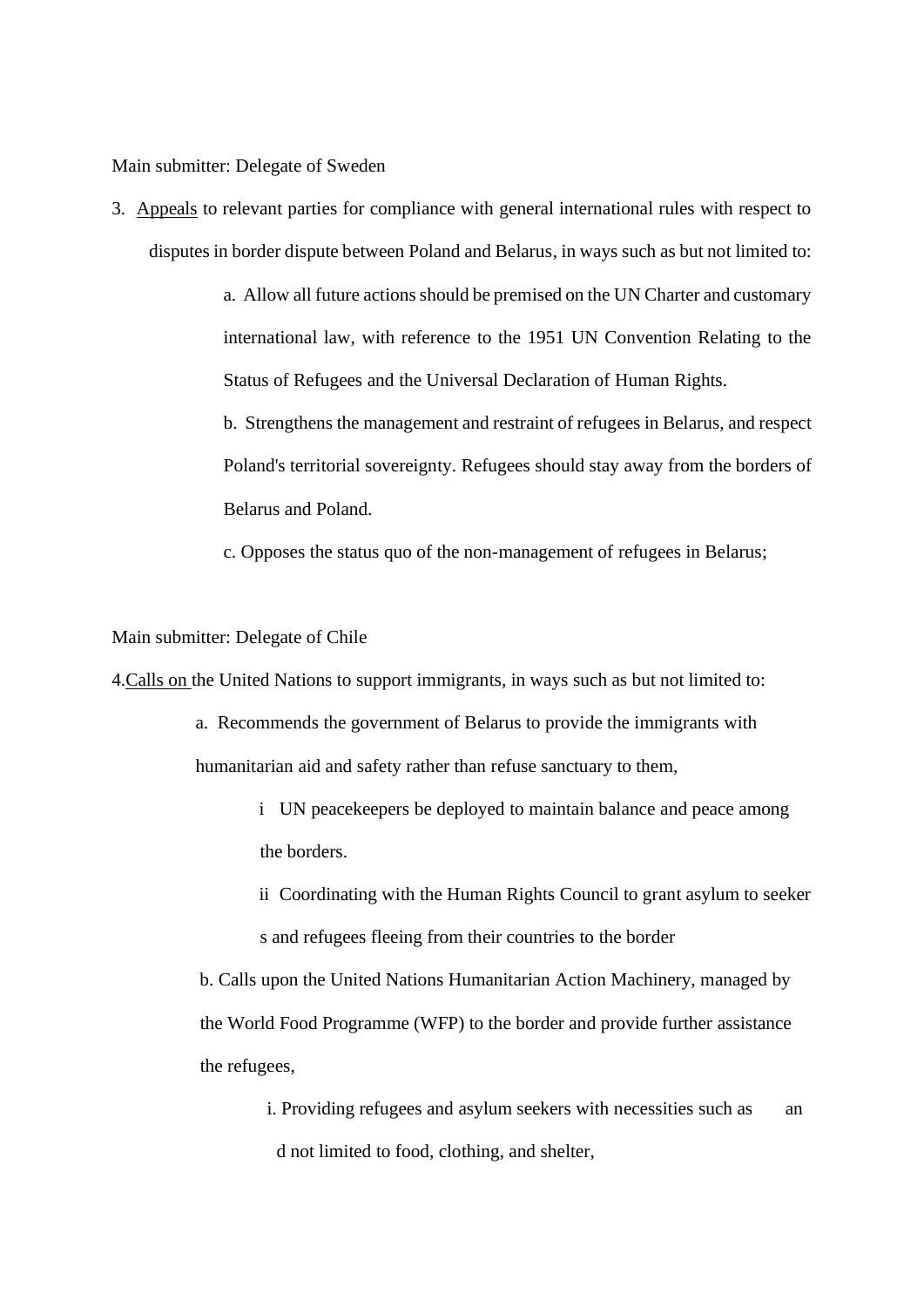c. Dedicate a percentage of the fund put on the military of Belarus to the refugees, and to spend that fund on shelter and safety for these immigrants rather than artillery;

Main submitter: Delegate of United States of America

- 5. Requests relevant to Intergovernmental Organizations (IGOs), Non-Governmental Or ganizations (NGOs), and More Economically Developed Countries (MEDCs) to accel erate their efforts to support migrants trapped in the border between Belarus and Pola nd by providing humanitarian aids and legal services in ways such as but not limited t o;
	- a. promotes campaigns in many regions around the world that can raise awareness of the situation in Belarus,
	- b. provides access to food, water, and medical care to people, especially women and young children exposed in the cold temperature,
	- c. allows more humanitarian organizations to cross the borders of Poland and Belarus, such as Médecins Sans Frontières (MSF), and also allowing reporters to interview these refugees through borders to check their situation;

#### Main submitter: Delegate of United States of America

- 6. Strongly urges the member states of the United Nations and the European Union to im pose and strengthen the sanctions against Belarus for the sake of resolving the situatio n without delaying the process through the measures of such as but not limited to;
	- a. reduce economic relations with Belarus,
	- b. consider the banning of flights in the Belarus region,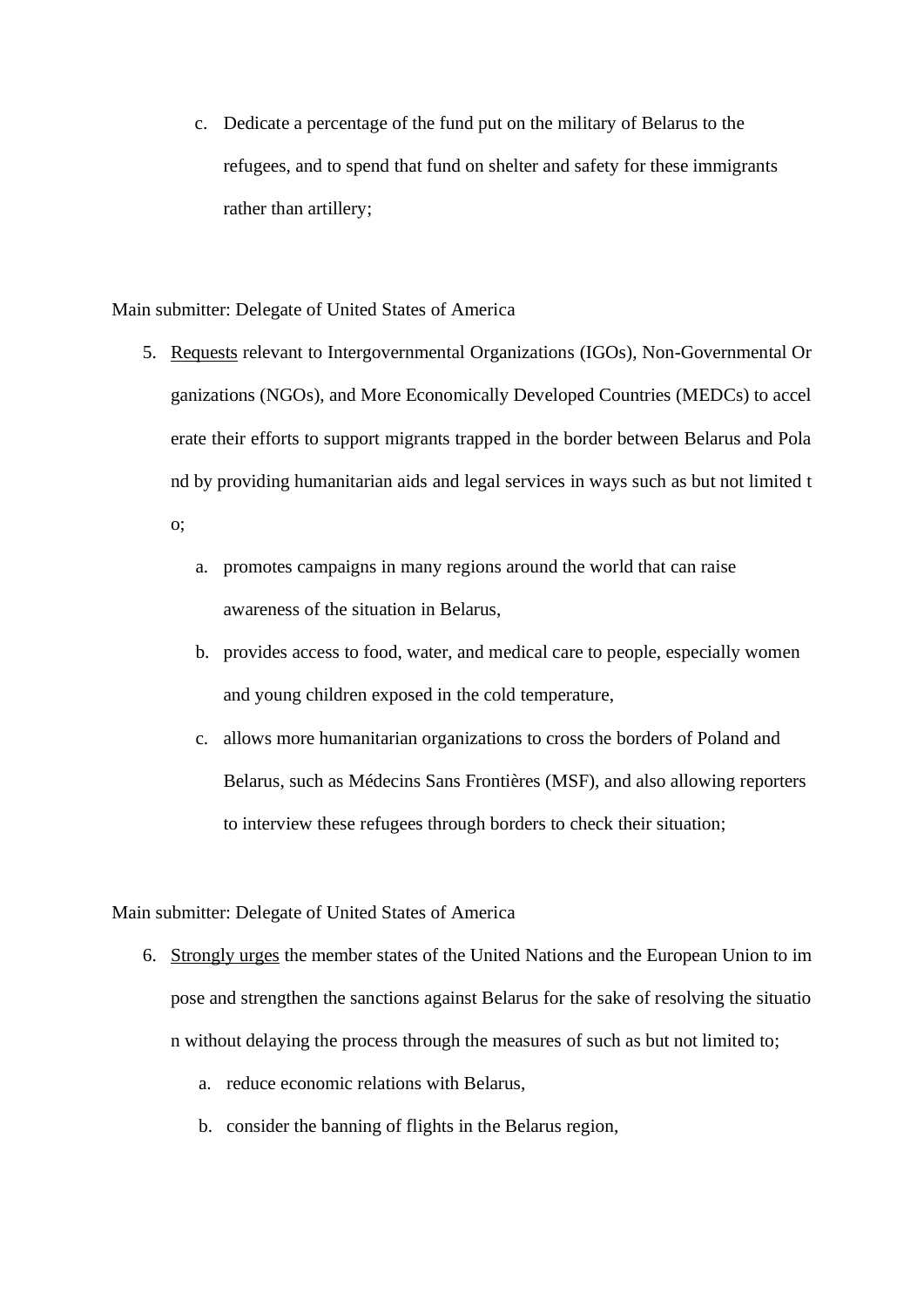- c. encourages to take certain sanctions to some officials in Belarus who supports refugee transit need,
- d. request the Russian Federation to reconsider political and economic allied status Belarus,

Main submitter: Delegate of Sweden

- 7. Recommends establishing future-oriented relationships and to remain open to build new military partnerships while also strengthening old partnerships with our key allies, in ways such as but not limited to:
	- a. Promotes military understanding and mutual trust in the region,
	- b. Unite the military for a common purpose. NATO can work with its global partners to sustain a global campaign against terrorism, such as defeating ISIS and other radical terrorist groups,
	- c. Explore new highlights of cooperation in humanitarian assistance such as rapid disaster response, material delivery, and refugee transfer,

# Main submitter: Delegate of China

- 8. Implementing a summit conference to work together to address the root causes of the migration flows through a comprehensive approach; full support to the development and implementation of the global compact on refugees and safety of refugees, which will alleviate the situation in a manner in peace such as but not limited to:
	- a. maintaining the situation to conversational level,
	- b. needing for an appropriate migration and asylum policy,